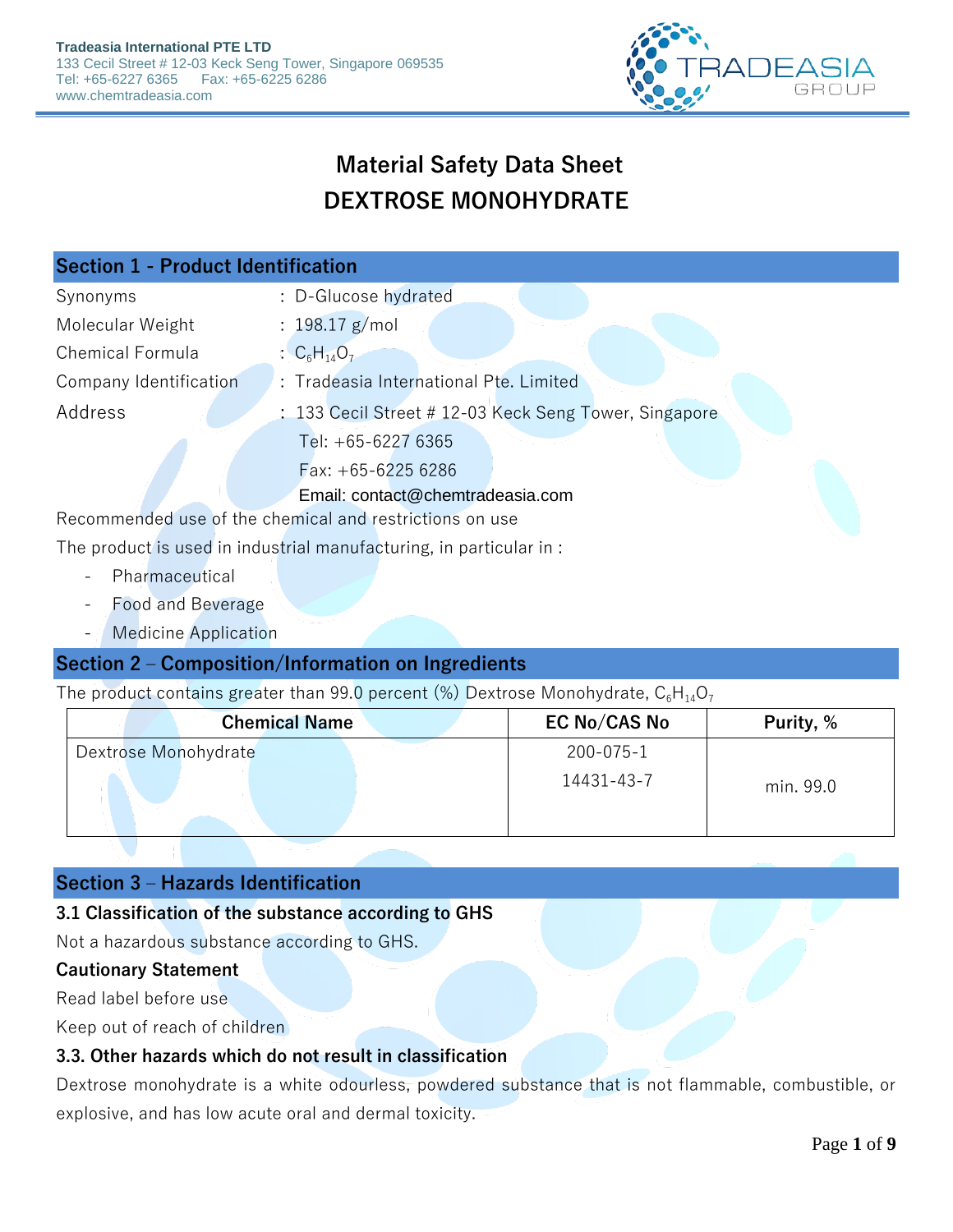

### **Potential health effects**

Inhalation and ingestion are the most significant route of exposure in occupational and other settings.

### **Inhalation**

Occasional mild irritation effects to nose and throat may occur from inhalation of dextrose monohydrate dust.

### **Eye contact**

Dextrose monohydrate can be an eye irritant.

### **Skin contact**

Dextrose monohydrate does not cause irritation to intact skin.

### **Ingestion**

Products containing dextrose monohydrate are suitable for ingestion. Dextrose monohydrate has low acute toxicity. **Potential ecological effects**

Dextrose monohydrate has minimal effect on the ecology.

### **Signs and symptoms of exposure**

Symptoms of overdose of dextrose monohydrate have been associated with ingestion or injection into the body. These may include hyperglycemia and hypokalemia which may induce headaches, muscle spasms and increased thirst.

### **Section 4 – First-Aid Measures**

### **4.1. Description of first aid mesaures**

#### **Skin contact**

No treatment necessary because non-irritating.

### **Eye contact**

Use eye wash fountain or fresh water to cleanse eye. If irritation persists for more than 30 minutes, seek medical attention.

### **Inhalation**

If symptoms such as nose or throat irritation are observed, remove to fresh air.

#### **Ingestion**

If large amounts are ingested or injected in a short time, contact a doctor immediately.

### **Note to physicians**

Dextrose monohydrate should be diluted to an appropriate concentration before administered into the body. It should be administrated into the body slowly. Rapid administration can cause venous infection, hyperglycaemia or hypokalemia.

### **4.2. Most important symptoms and effects, both acute and delayed**

N.A.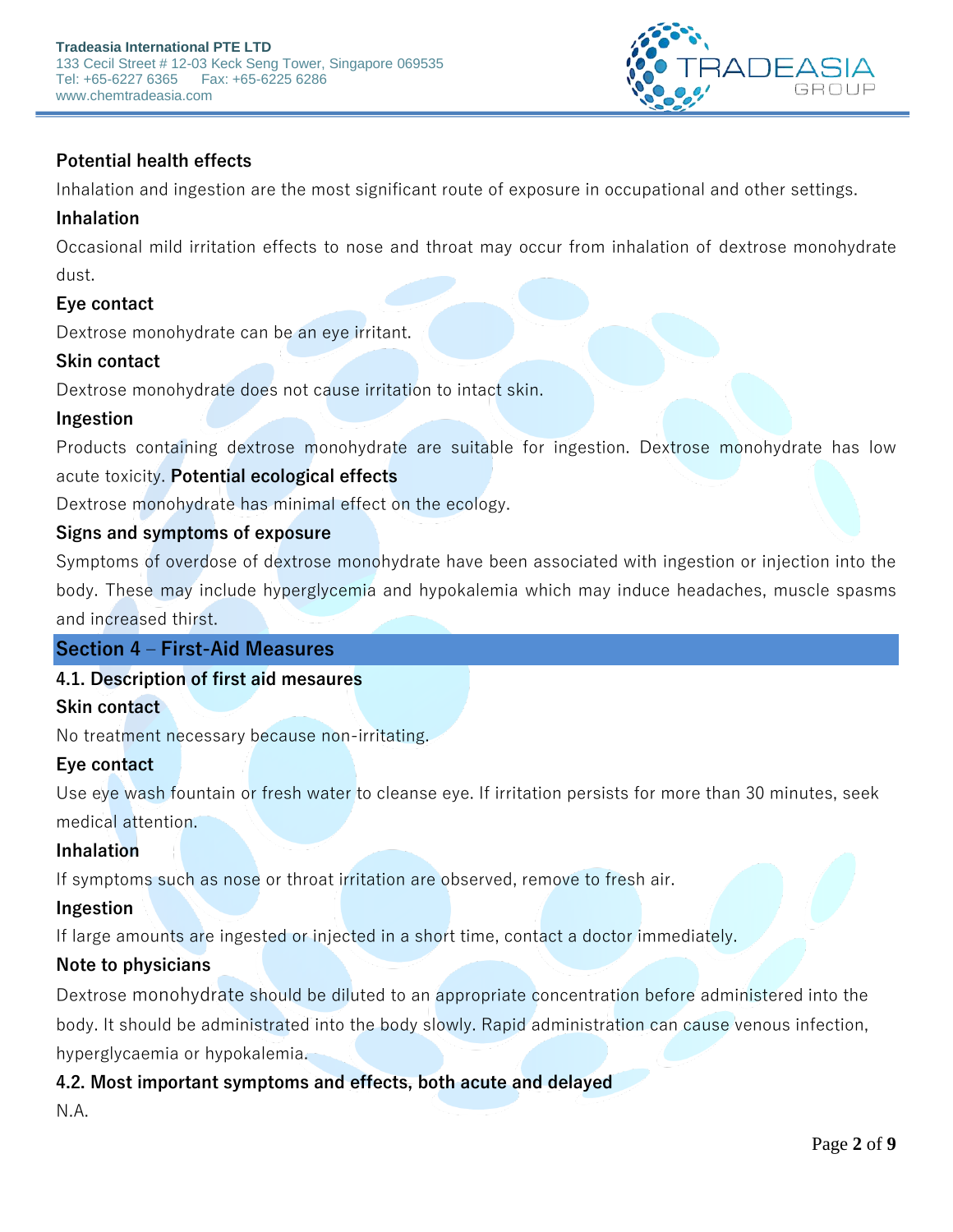

### **4.3. Indication of any immediate medical attention and special treatment needed**

N.A.

### **Section 5 – Fire Fighting Measures**

### **5.1. Suitable Extinguishing media**

Any fire extinguishing media may be used on nearby fires.

### **5.2. Specific hazards arising from the chemical**

Dextrose monohydrate is not flammable, combustable or explosive.

### **5.3. Special protective actions for fire-fighters**

N.A.

### **Section 6 – Accidental Release Measures**

### **6.1. Personal precautions, protective equipment and emergency procedures**

Avoid dust formation. In case of exposure to prolonged or high level of airborne dust, wear a personal respirator in compliance with national legislation.

### **6.2. Environmental precautions**

Dextrose monohydrate is a water-soluble white powder that is naturally occurring and stable in the environment.

### **6.3. Methods and material for containment and cleaning up**

### **Land spill**

Vacuum, shovel or sweep up dextrose monohydrate and place in containers for disposal in accordance with

applicable local regulations. Avoid contamination of water bodies during clean up and disposal. No personal

protective equipment is needed to clean up land spills.

### **Spillage into water**

Where possible, remove any intact containers from the water. Advise local water authority that none of the affected water should be used for irrigation or for the abstraction of potable water until natural dilution returns

to its normal environmental background level.

### **Section 7 – Handling and Storage**

### **7.1. Precautions for safe Handling**

To maintain package integrity and to minimise caking of the product, bags should be handled on a first-in first out basis. Good housekeeping and dust prevention procedures should be followed to minimise dust generation and accumulation. Your supplier can advise you on safe handling, please contact the supplier.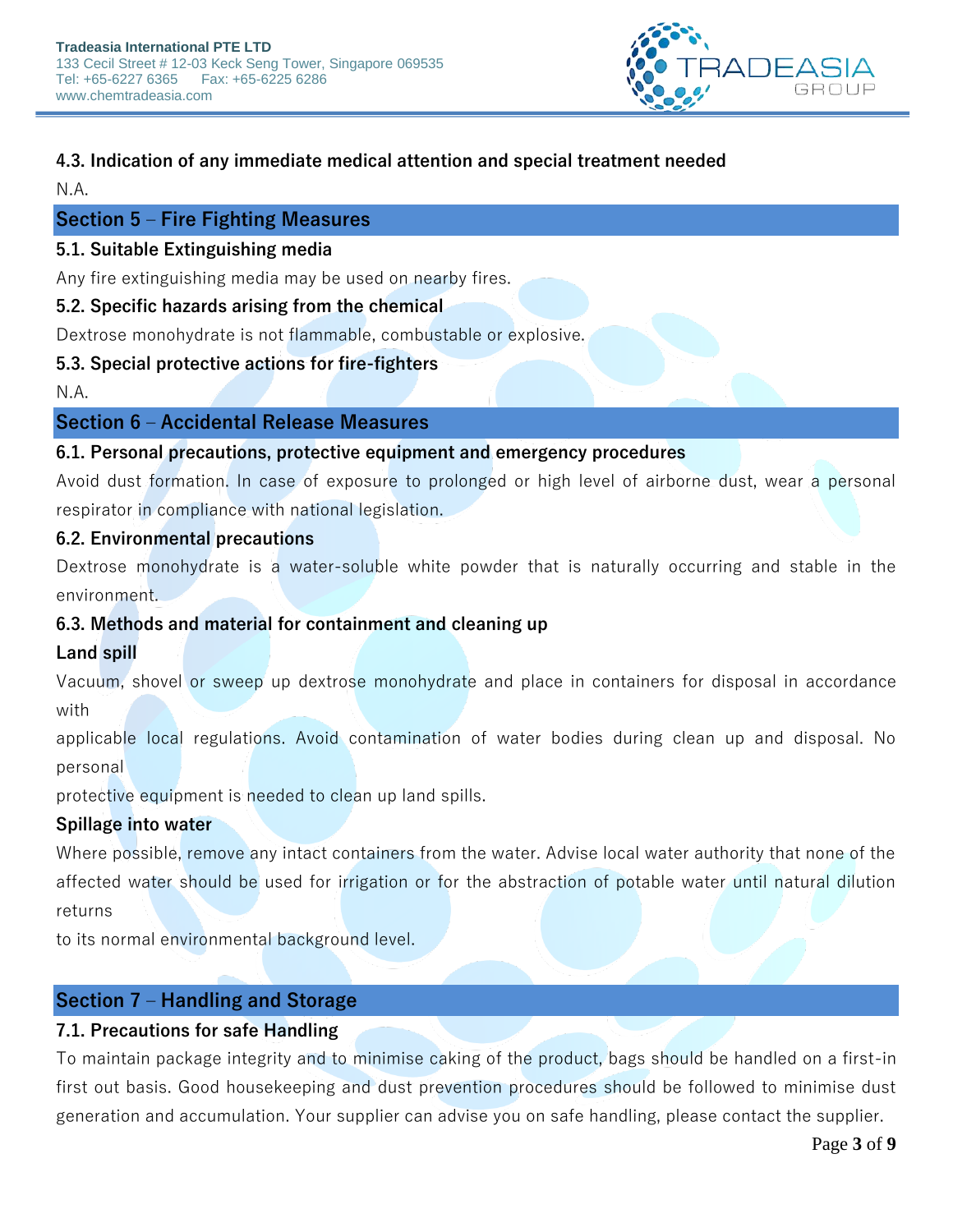

The product should be kept away from strong reducing agents. Apply above handling advice when mixing with other substances.

### **7.2. Conditions for safe storage, including any incompatibilities**

No special handling precautions are required, but dry, indoor storage is recommended. No specific requirements. Provide appropriate ventilation and store bags such as to prevent any accidental damage.

### **Section 8 – Exposure Controls/Personal Protection**

### **8.1. Control parameters**

Occupational exposure limits for dust (total and respirable). are treated by OSHA, Cal OSHA and ACGIH as "Particulate Not Otherwise Classifed" or "Nuisance Dust"

ACGIH/TLV 10 mg/ $m<sup>3</sup>$ 

Cal OSHA/PEL 10 mg/m<sup>3</sup>

OSHA/PEL (total dust) 15 mg/m<sup>3</sup>

OSHA/PEL (respirable dust) 5 mg/m<sup>3</sup>

### **8.2. Appropriate engineering controls**

Maintain air concentrations below occupational exposure standards.

Use local exhaust ventilation to keep airborne concentrations of dextrose monohydrate dust below permissible

exposure levels. Wash hands before breaks and at the end of the workday. Remove and wash soiled clothing.

### **8.3. Individual protection measures, such as personal protective equipment (PPE)**

### **Respiratory protection**

In case of prolonged exposure to dust wear a personal respirator in compliance with national legislation (make

reference to the appropriate CEN standard)

### **Eyes and hands protection**

Goggles and gloves are not required for normal industrial exposures, but may be warranted if environment is

excessively dusty.

### **Section 9 – Physical and Chemical Properties**

### **9.1. Information on basic physical and chemical properties**

Appearance : white solid crystalline powder

Odour : odourless

Odour threshold : N.A.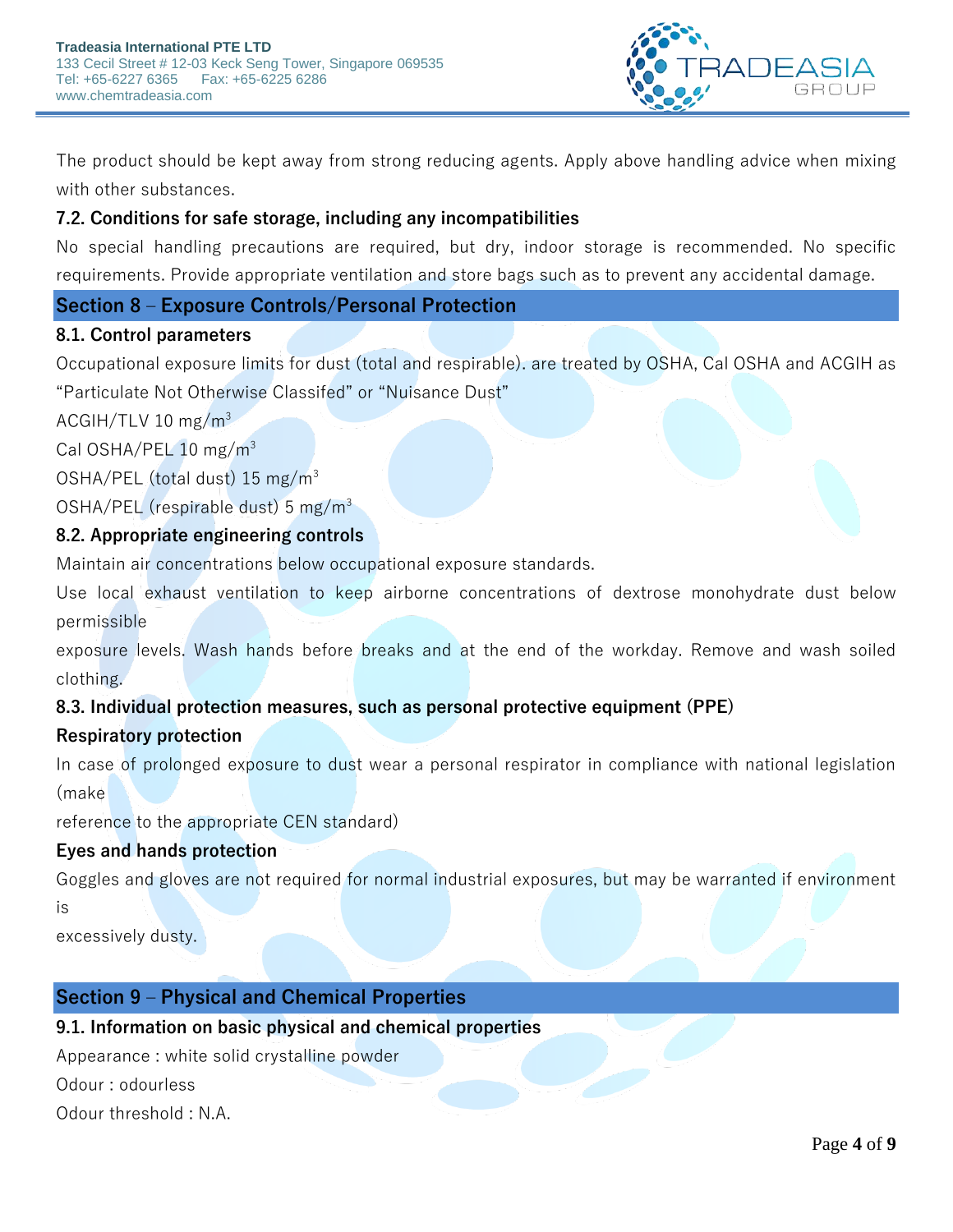

pH @ 20°C : 9.3 (3 % solution) Melting point : 146°C Boiling point : N.A Flash point : Non flammable Evaporation rate : N.A. Flammability : N.A. Upper/lower flammability or explosive limits : Non explosive Vapour pressure : Negligible @ 20°C Vapour density : N.A. Relative density :  $1.54$  g/cm<sup>3</sup> Solubility in water : 0.91% @ 20° C Partition coefficient: n-octanol/water : N.A Auto-ignition temperature : N.A. Decomposition temperature :  $H_2O \n\circ 120^\circ$  C Viscosity : N.A. **9.2. Other information** Molecular weight : 198.17 g/mol Specific gravity : 1.56 @ 20° C **Section 10 – Stability and Reactivity 10.1. Reactivity** Dextrose monohydrate is a stable product. **10.2. Chemical stability** Dextrose monohydrate is a stable product. **10.3. Possibility of hazardous reactions** N.A **10.4. Conditions to avoid:** Avoid humid air as dextrose monohydrate may react with water. **10.5. Incompatible materials** N.A **10.6. Hazardous decomposition products**

Dextrose monohydrate decomposes into carbon dioxide and water.

## **Section 11 – Toxicological Information**

**11.1. Information on toxicological effect**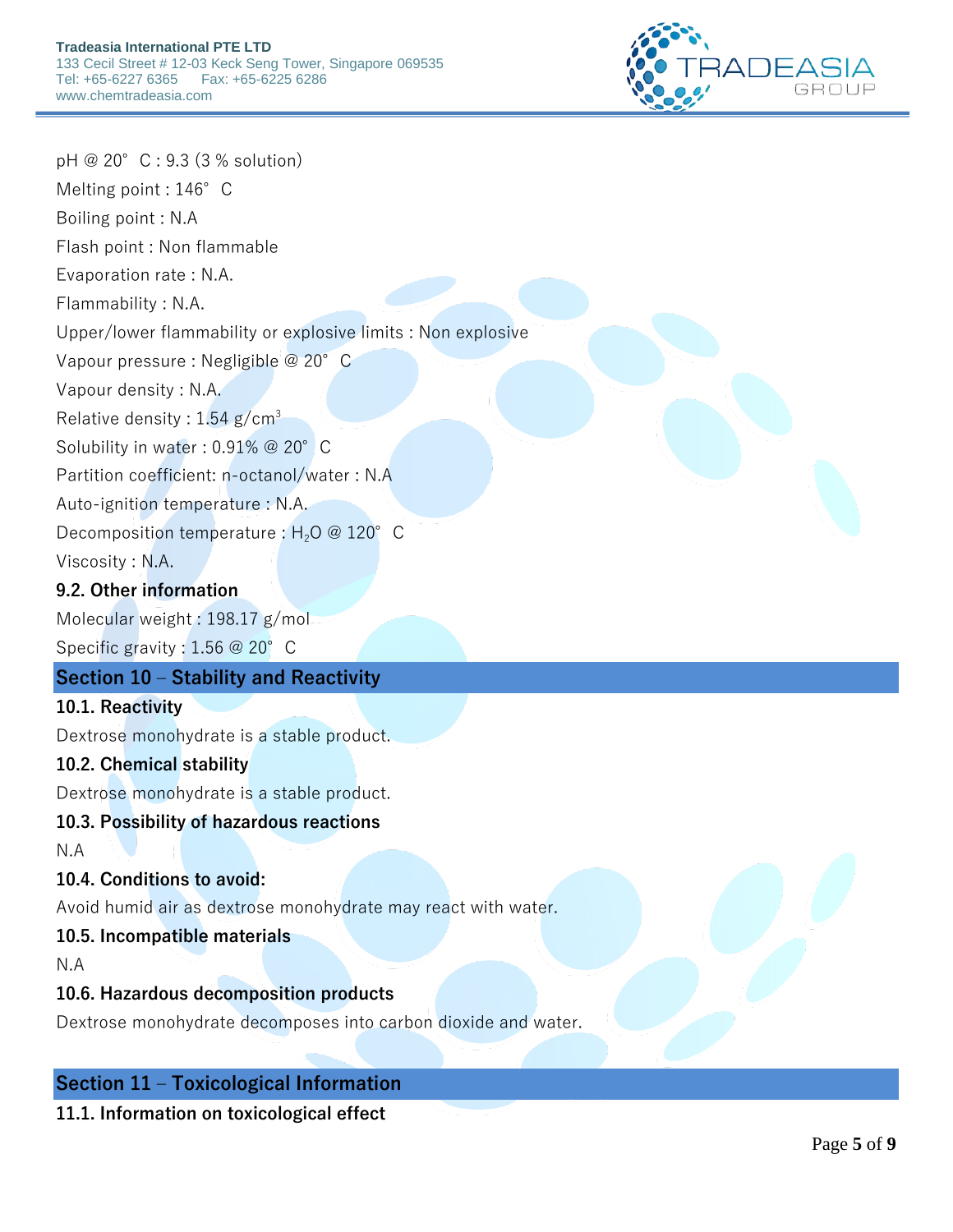

### **11.1.1. Substances**

#### **Acute toxicity(1)**

Low acute oral toxicity; LD50 in rats > 25800 mg/kg of body weight. (Sciencelab, 2013)

### **Skin corrosion / irritation**

Non-irritant. (INC, 2012)

### **Serious eye damage/ irritation**

Dextrose monohydrate can be an eye irritant.

### **Respiratory or skin sensitization**

Dextrose monohydrate is not a skin sensitizer.

### **Germcell mutagenicity**

Dextrose monohydrate is not mutagenic.

### **Carcinogenicity**

Dextrose monohydrate is not carcinegenic

### **Reproductive toxicity**

Dextrose monohydrate does not have reproductive toxicity

### **STOT-single exposure**

N.A.

#### **STOT-repeated exposure**

N.A.

### **Aspiration Hazard**

Dextrose monohydrate has no aspiration hazard.

### **Section 12 – Ecological Information**

#### **12.1.Toxicity**

Dextrose monohydrate occurs naturally in many organisms like plants and animals.

### **Phytotoxicity**

Dextrose monohydrate is an essential metabolite in organisms like animals and plants to produce energy. However, it can cause hyperglycemia and hypokalemia in animals and hyperosmolar in plants in high concentrations.

### **Algal toxicity**

No known algal toxicity. **Invertebrate toxicity** No known invertebrate toxicity.

**Fish toxicity**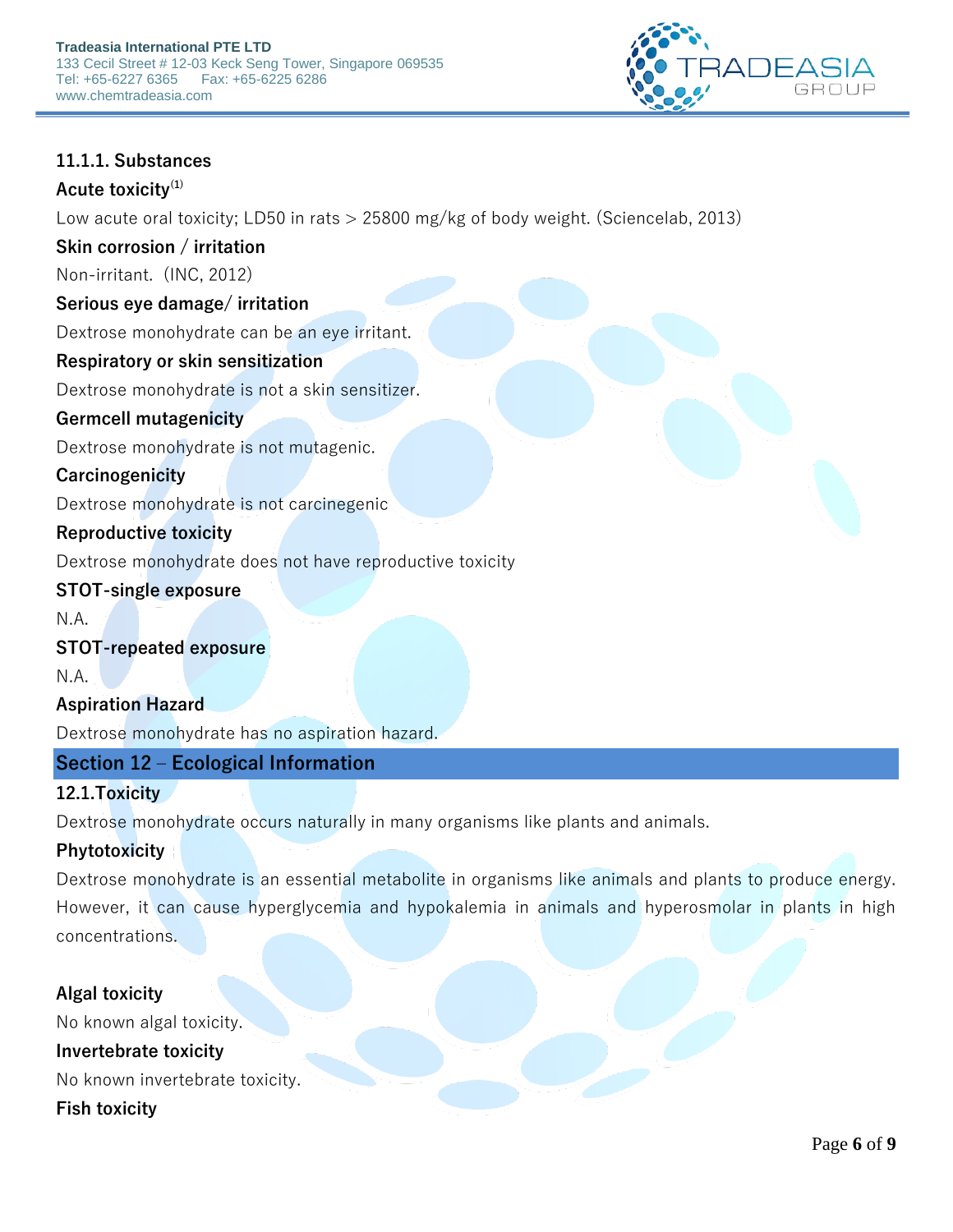

No known fish toxicity.

### **12.2. Persistence and degradability**

Dextrose monohydrate is naturally occurring and ubiquitous in the environment. Dextrose monohydrate decomposes in the environment to carbon oxides and water.

#### **12.3. Bioaccumulative potential**

Not significantly bioaccumulative.

#### **12.4. Mobility in soil**

The product is soluble in water and is leachable through normal soil.

#### **12.5. Other adverse effects**

No Data Available

### **Section 13 – Disposal Considerations**

#### **13.1. Disposal methods**

Small quantities of dextrose monohydrate can usually be disposed of at landfill sites. No special disposal treatment is required, but local authorities should be consulted about any specific local requirements. Tonnage quantities of product are not recommended to be sent to landfills. Such product should, if possible, be used for an appropriate application.

#### **Section 14 – Transport Information**

Dextrose monohydrate has no UN Number, and is not regulated under international rail, road, water or air transport regulations.

- **14.1. UN number** : N.A.
- **14.2. UN proper shipping name** : N.A
- **14.3. Transport of hazard classes** : N.A
- **14.4. Packing group** : N.A
- **14.5. Environmental hazards** : N.A.
- **14.6. Special precautions for user** : N.A

**14.7. Transport in bulk according to Annex II of MARPOL 73/78 and the IBC Code**: N.A.

#### **Section 15 – Regulatory Information**

#### **15.1. Safety, health and environmental regulations**

It should be noted that dextrose monohydrate are safe under conditions of normal handling and use, besides, they are essential nutrients to plants, and research shows that they play a beneficial role in human health. **Clean Air Act (Montreal Protocol)**

Dextrose monohydrate was not manufactured with and does not contain any Class I or Class II ozone depleting substances.

#### **Chemical inventory listing**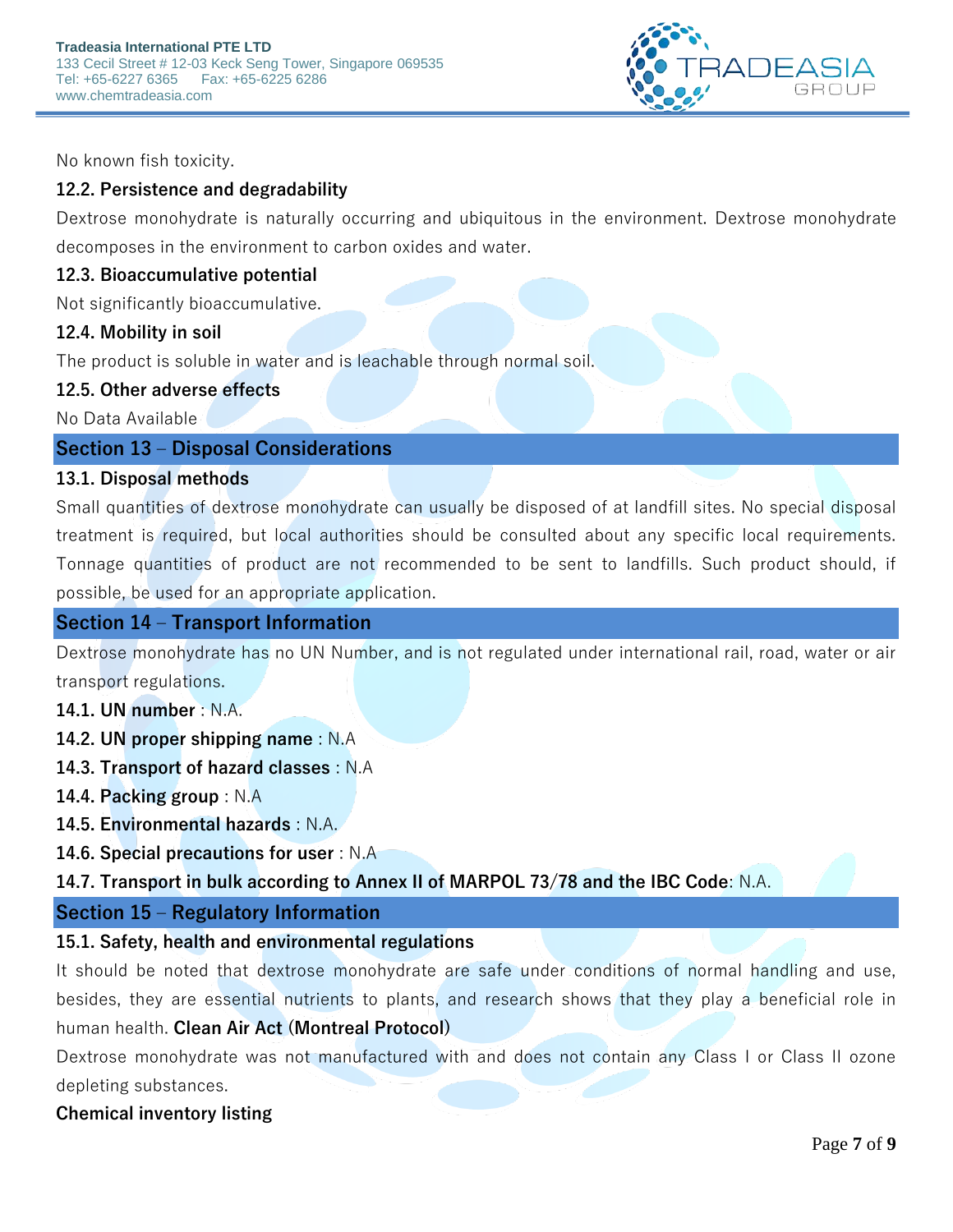

| U.S. EPA TSCA Inventory | 1330-43-4  |
|-------------------------|------------|
| Canadian DSL            | 1330-43-4  |
| <b>EINECS</b>           | 215-540-4  |
| South Korea             | 1-760      |
| Japanese MITI           | $(1) - 69$ |

Ensure all national/local regulations are observed.

### **Section 16 : Additional Information**

**16.1. Mainly changes made to the previous version of this Material Safety Data Sheet (MSDS)**:

• This MSDS complies with ISO 11014; the requirements of UN-GHS

| <b>Revision No</b> | Revision content                                                            |
|--------------------|-----------------------------------------------------------------------------|
| 05                 | • This SDS is updated in accordance with the GHS (Rev.6) (2015)-Guidance on |
|                    | the                                                                         |
|                    | Compilation of Safety data Sheets.                                          |
|                    | • This SDS is updated in line with Eti Maden Corporate identity.            |

### **16.2. List of abbreviation and acronyms used in this MSDS**

**SDS** : Safety Data Sheets

Index N° : atomic number of the element most characteristic of the properties of the substance

**CAS No** : Chemical Abstracts Service number

**EC No** : EINECS Number : European Inventory of Existing Commercial Substances

**GHS** : Globally Harmonised System of Classification and Labelling

**LD<sup>50</sup>** : Median Lethal Dose

**LC<sup>50</sup>** : Lethal Concentration, 50%

**N.A.** : Not Applicable

**OSHA** : Occupational Safety & Health Administration

**Cal OSHA** : The State of California Division of Occupational Safety and Health (DOSH)

**PEL** : Permissible Exposure Limits

**ACGIH** : American Conference of Governmental Industrial Hygienists

**TLV** : Threshold Limit Value

**Japanese MITI** : Japanese Ministry of International Trade and Industry

**EC<sup>50</sup>** : Half maximal effective concentration

**UN** : United Nations